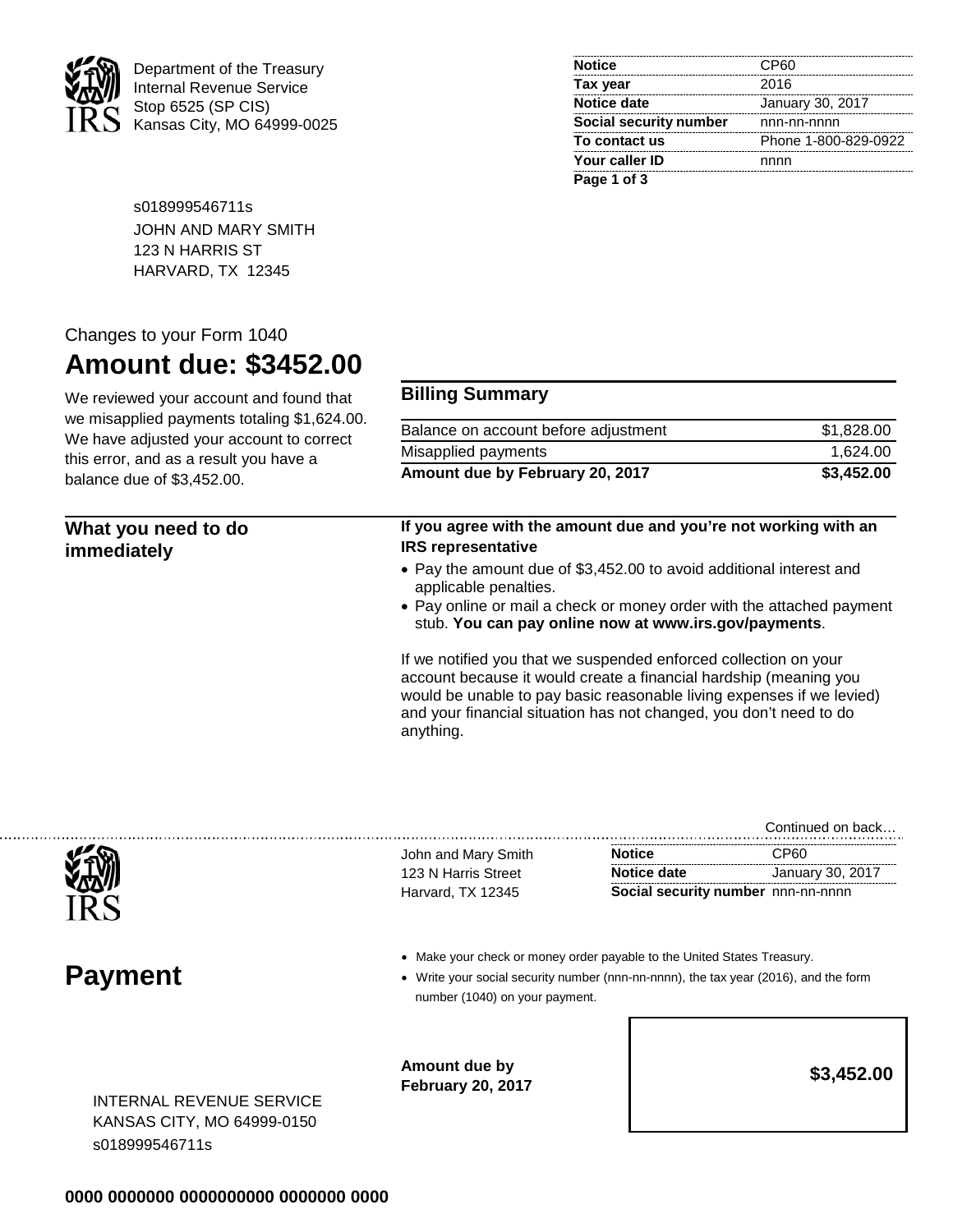|                                                |                                                                                                                                                                                                                                                                                                                                                                                                                                                                                 | <b>Notice</b>                                                                                                                                                                                                                                                             | CP60                               |
|------------------------------------------------|---------------------------------------------------------------------------------------------------------------------------------------------------------------------------------------------------------------------------------------------------------------------------------------------------------------------------------------------------------------------------------------------------------------------------------------------------------------------------------|---------------------------------------------------------------------------------------------------------------------------------------------------------------------------------------------------------------------------------------------------------------------------|------------------------------------|
|                                                |                                                                                                                                                                                                                                                                                                                                                                                                                                                                                 | Tax year                                                                                                                                                                                                                                                                  | 2016                               |
|                                                |                                                                                                                                                                                                                                                                                                                                                                                                                                                                                 | <b>Notice date</b>                                                                                                                                                                                                                                                        | January 30, 2017                   |
|                                                |                                                                                                                                                                                                                                                                                                                                                                                                                                                                                 |                                                                                                                                                                                                                                                                           | Social security number nnn-nn-nnnn |
|                                                |                                                                                                                                                                                                                                                                                                                                                                                                                                                                                 | Page 2 of 3                                                                                                                                                                                                                                                               |                                    |
| What you need to do immediately -<br>continued | If you disagree with the amount due<br>Call us at 1-800-829-0922 to review your account with a representative.<br>Be sure to have your account information available when you call.<br>We'll assume you agree with the information in this notice if we don't                                                                                                                                                                                                                   |                                                                                                                                                                                                                                                                           |                                    |
|                                                | hear from you.                                                                                                                                                                                                                                                                                                                                                                                                                                                                  |                                                                                                                                                                                                                                                                           |                                    |
| <b>Payment options</b>                         | Pay now electronically<br>We offer free payment options to securely pay your tax bill directly from<br>your checking or savings account. When you pay online or with your<br>mobile device, you can:<br>• Receive instant confirmation of your payment<br>• Schedule payments in advance<br>• Reschedule or cancel a payment before the due date<br>You can also pay by debit or credit card for a small fee. To see all of our<br>payment options, visit www.irs.gov/payments. |                                                                                                                                                                                                                                                                           |                                    |
|                                                | <b>Payment plans</b><br>800-829-0922 to discuss your options.                                                                                                                                                                                                                                                                                                                                                                                                                   | If you can't pay the full amount you owe, pay as much as you can now<br>and make arrangements to pay your remaining balance. Visit<br>www.irs.gov/paymentplan for more information on installment<br>agreements and online payment agreements. You can also call us at 1- |                                    |
|                                                | <b>Offer in Compromise</b><br>An offer in compromise allows you to settle your tax debt for less than<br>the full amount you owe. If we accept your offer, you can pay with either<br>a lump sum cash payment plan or periodic payment plan. To see if you<br>qualify, use the Offer in Compromise Pre-Qualifier tool on our website.<br>For more information, visit www.irs.gov/offers.                                                                                        |                                                                                                                                                                                                                                                                           |                                    |
|                                                |                                                                                                                                                                                                                                                                                                                                                                                                                                                                                 |                                                                                                                                                                                                                                                                           |                                    |

Back of payment stub